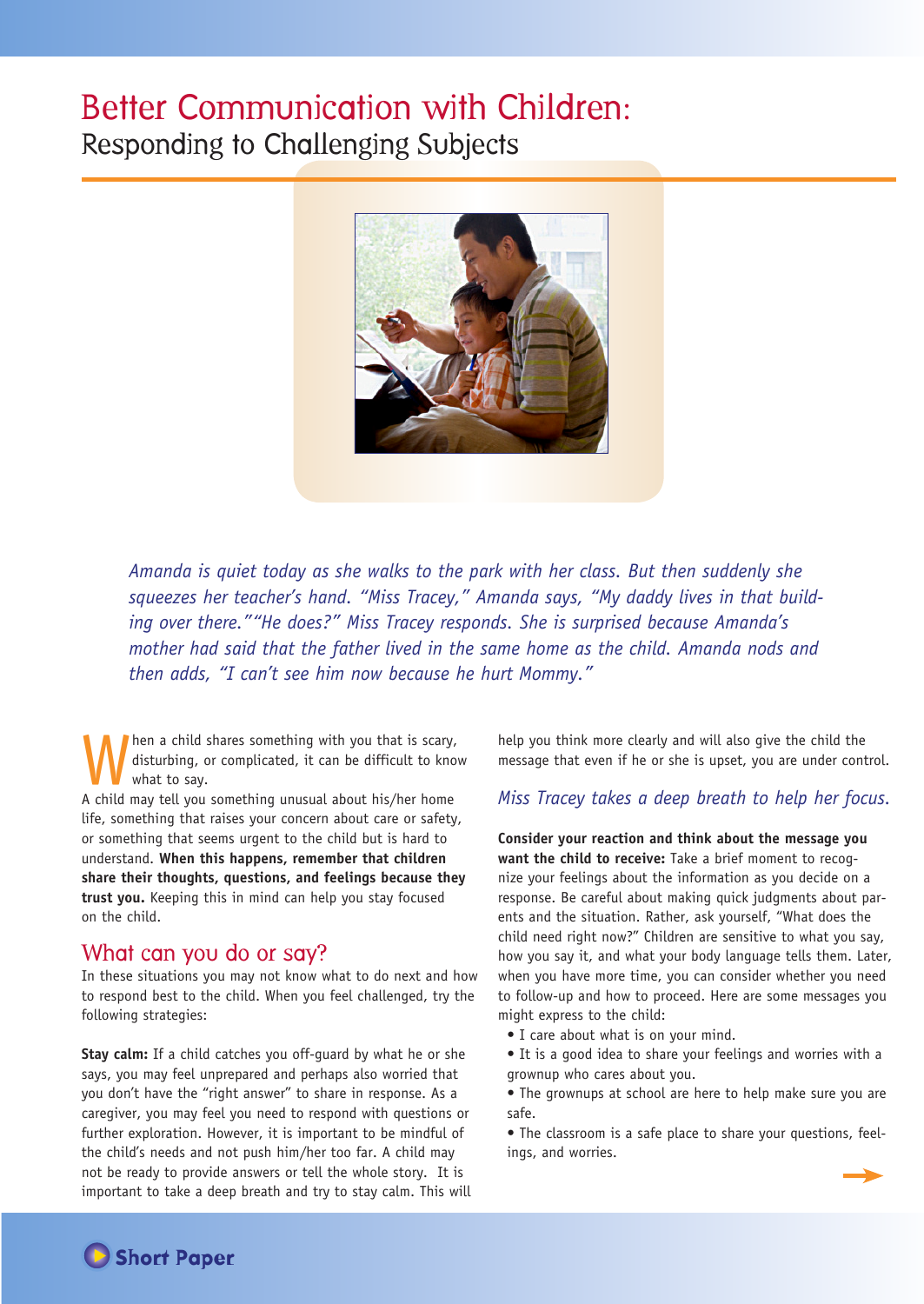*Miss Tracey is shocked to hear what Amanda has said. She immediately worries that she has missed something that may have affected the child's safety. Miss Tracey also knows that she wants Amanda to feel reassured about telling her this news.*

## **Focus on the child and show her you are listening:**

Sometimes in these challenging moments it can be hard to stay focused. If you are thinking about what to say or do next while the child is still talking, you may miss important information. Listen to the child. Show him/her you are paying attention. You can do this through eye contact, body language, and by repeating what you believe the child said. This last strategy can help you check if the child said what you think you heard and gives the child the opportunity to elaborate.

## *Miss Tracey turns her body so she is facing Amanda. She nods to the child and then says, "Mommy got hurt?" Amanda looks very solemn and says, "Mmm hmm."*

**Help the child feel safe:** Depending on the child, the situation, and your style, there can be many ways to reassure children in these moments. It is common to remain focused on words alone, but touch and other physical gestures of affection can be just as important to a child. Remember that there is no one "right answer." Sometimes a child asks or tells us something that we feel unable to respond to right away. Remember that it is alright to let the child know that you will think about what he/she has said and talk about it again later. In the end, your primary goal is to let the child know he or she was right to come to you and can do so again in the future.

*The group has now arrived at the park. Miss Tracey sits on a bench and invites Amanda to join her. The child asks to sit on her lap. Miss Tracey smiles and tells her she may. Amanda lays her head on Miss Tracey's shoulder. Miss Tracey says, "I'm sorry your mommy was hurt." "I miss my daddy," Amanda says quietly. Miss Tracey hugs the child. "Sometimes it's hard to be away from people we care about. I'm glad you told me about it." After ten minutes of quietly sitting, Amanda lifts her head up and tells Miss Tracey, "I'm gonna go play." Miss Tracey smiles at her and says," Have fun."*

### **Reflect on the experience and find support from others:**

Reflection is an essential element of quality childcare practice and can also provide an opportunity for self-care. Think about your conversation with the child (e.g. How did you feel? What was your response? What are the next steps? Who should be involved? Were you culturally sensitive to the child? Do you need to know more about the child's culture or first language?) Support and feedback from colleagues are important for professional development.

**Safety:** If you are concerned about the child's health or safety, follow your program's policy and procedures on what to do when you are concerned about a child's wellbeing. If you do not know your program's procedures you should contact your supervisor or another administrator as soon as possible. If the child reveals the potential for harm to him/herself or a family member (e.g. substance abuse or domestic violence) a plan for protection should be put into place immediately.

**Documentation:** If the child has told you something that has concerned you, it is important to document the interaction. Treat information confidentially and seek out your supervisor. **Supervision and Self-care:** Sometimes a child will ask us or tell us something that tests our emotional limits. Recognizing challenges and sharing with co-workers can help you sort through your reactions and manage your feelings. Discussing these moments with others, especially your supervisor, can help you learn from them and feel more prepared for the next time it happens. This is important for your health and well being as a provider. It will also give you the best tools to care for the child.